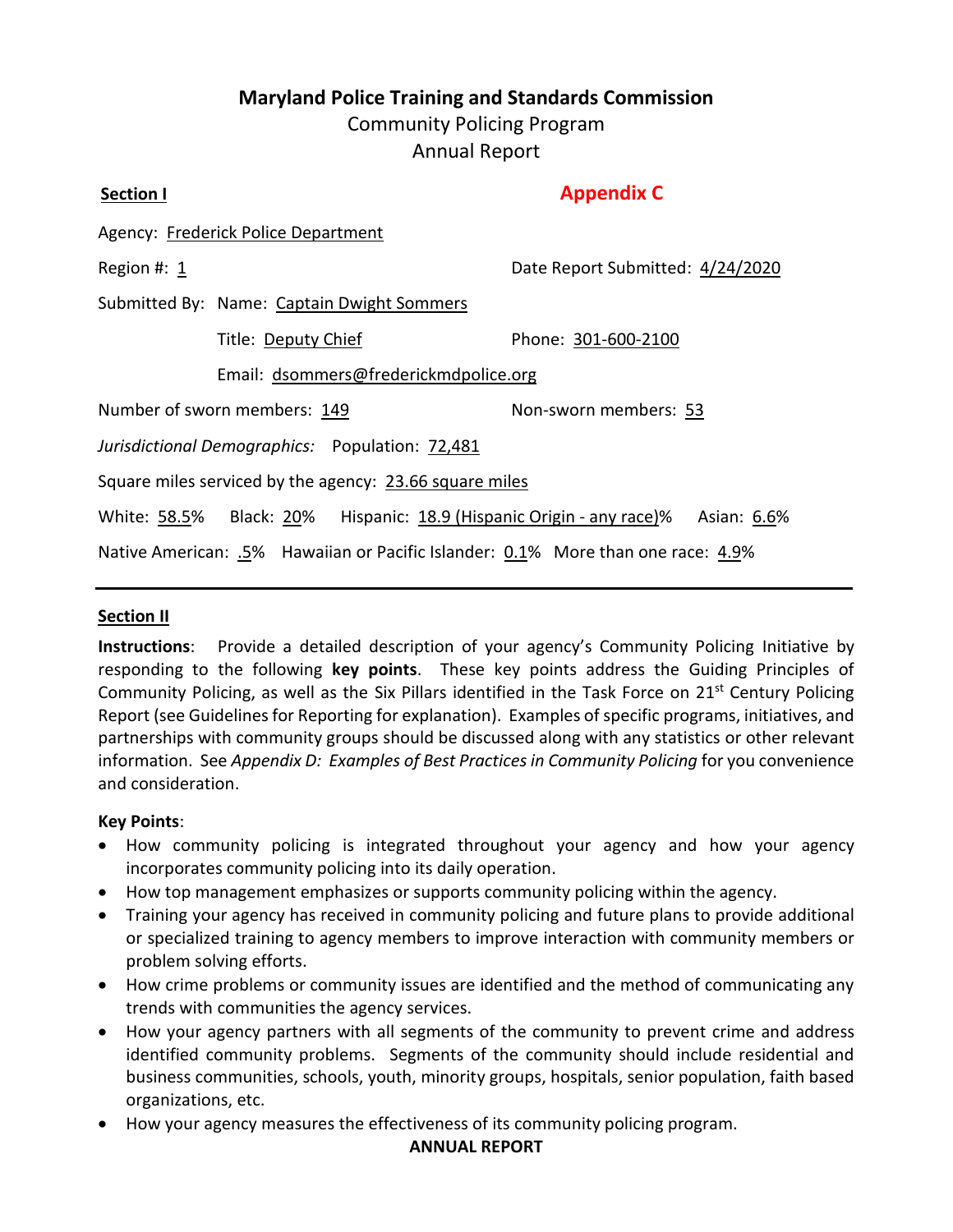# *1) How is community policing integrated throughout your agency and how does your agency incorporate community policing into its daily operations?*

Response:

- Each member of the agency (sworn, civilian and volunteers) are committed to building and maintaining relationships with the community through daily interactions. The Frederick Police does not look at Community Policing as a program, but rather as a philosophy - a way to improve public safety in concert with our community.
- It is the mission of the Frederick Police Department to safeguard lives and property and enhance public safety in partnership with our community.
- The Frederick Police Department is accountable to the community we serve. We treat the members of the public and our colleagues with respect and dignity. We adhere to our ethical standards and guiding principles. We accomplish our mission by working together in unified action to bring about positive influence to our internal and external stakeholders. We are accountable for our decisions and actions, remaining focused on our crime-fighting efforts while providing excellent service.
- The Frederick Police Department in partnership with members of the Chief's Forum developed our definition of Community Policing. In the City of Frederick, Community Policing is "A united partnership for our community, building collaborative and transparent relationships, with a focus on Public Safety, Crime Prevention, and Quality of Life".
- Community Policing standards and expectations are woven into the fabric at the Frederick Police Department. Demonstrating responsiveness, providing timely follow up, and collaborating with citizens to problem-solve identified issues and problems is written into our evaluation reports and assessments for promotion.
- All members of the agency (sworn, civilian, and volunteers) are also encouraged to participate in departmental outreach events such as Coffee with a Cop, Crime Summit, Special Olympics Torch Run, Youth Police Academy, National Night Out, Pack a Police Car, etc.

## *2) How does top management emphasize or support community policing within your agency?* Response:

Managmement participates in many of the community events including the Annual Crime Summit.

Community engagement is the primary tenant of the 3 year strategic plan.

Communtiy engagement metrics are incorporated into performance evaluations and promotional potential assessments.

In addition, frequent inclusion of all members at communtiy NAC/Coalition/Association meetings.

# *3) Describe training your agency has received in community policing and future plans to provide additional or specialized training to agency members to improve interaction with community members or problem solving efforts.*

Response: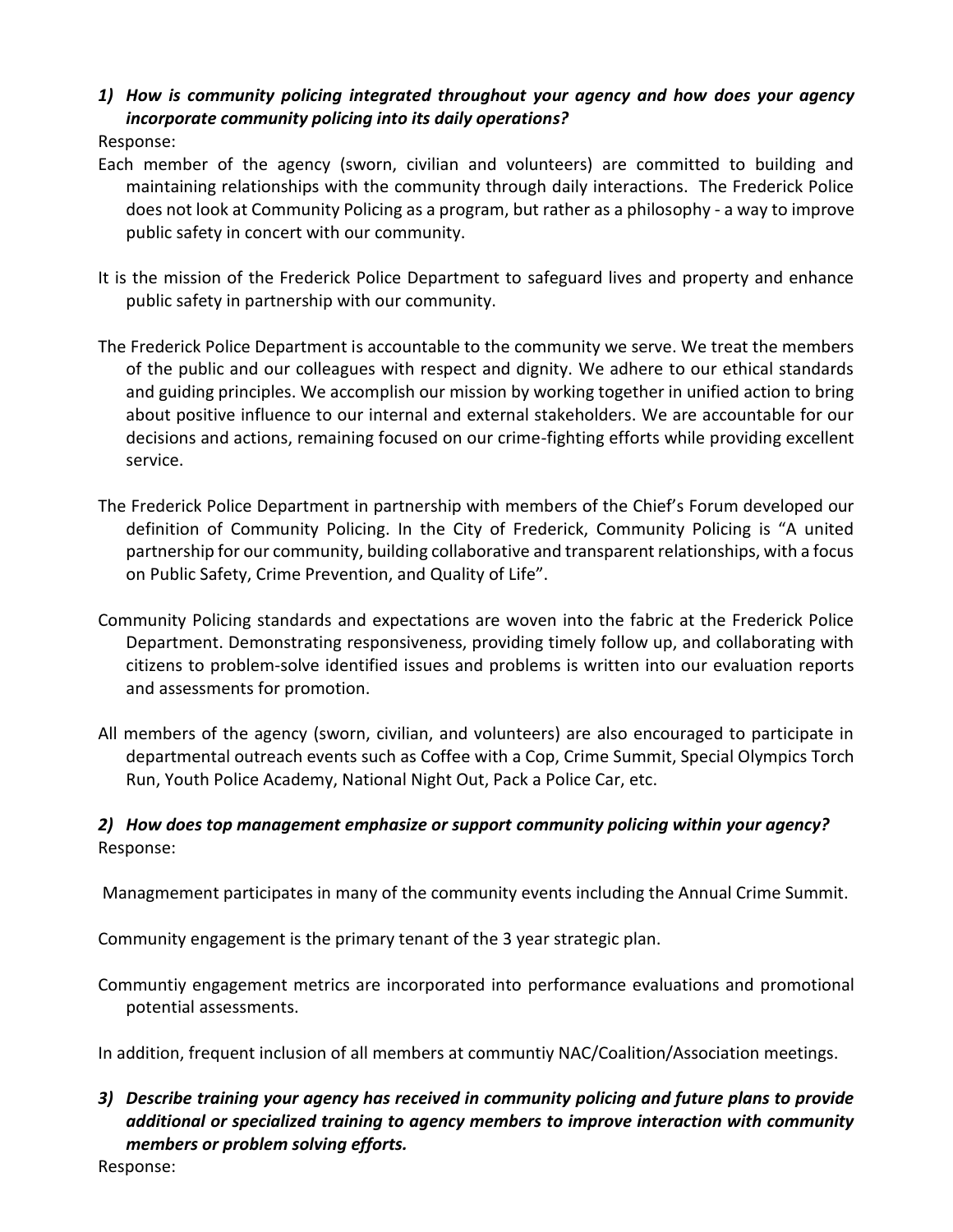- All Frederick Police recruits are hired two-weeks prior to the start of the acadeamy in order to complete a required community survey. This survey is developed by the students and administered to members of the community throughout the City. The focus of the survey is what the various members of the community expect from new officers, what they expect from their police department, what their major concerns are revolving around crime, what the police department is doing well, and what the department could be doing better. After the survey has been conducted, the police recruits analyze the data and discuss their experience. Additionally, the recruits prepare and present the information to the Frederick Police command staff.
- All recruits are trained in tactical communication and are given two-weeks of training that starts in the classroom but quickly transitions to engaging community members in scenario based learning. The training focuses on Crisis Intervention and dealing with special needs populations within the community. These populations include the disabled, the elderly, veterans, members of the community with developmental disabilities, and members of the community with mental health issues.
- All recruits are also trained against biased based profiling/policing and discriminatory practices with specific blocks of instruction on both.
- All recruits are also given presentations on the Civil Rights Commission, the Human Relations Commission and have an entire day dedicated to presentations from various cultural groups from the community to include: The Frederick Mosque, Centro Hispano de Frederick, The Asian American Center and the Frederick Center/LGBTQ community.
- Problem solving and community policing are part of the academy curriculum to include specific scenario based exercises with WayStation personnel and clients, Menthal Health Association, The ARC, Maryland School for the Deaf, Community Action Agency, and other local agencies.
- Annually, the agency requires their officers to go through retraining, or continuing education. This training include presentations from the Frederick Center, Mental Health Association and Way Station.
- The Training Division also hosts, at least once a year, a Citizen's Police Academy (CPA) where members of the Community are invited to attend an abbreviated "academy" where they can learn what the recruit officers learn and gain a better understanding of what goes into making today's police officers. Some topics covered during the CPA include, tactical communication, search and seizure, laws of arrest, use of force, DUI enforcement, crime analysis, and active shooter response.
- Every year the Frederick Police Department hosts a Youth Police Academy. This is a one day program for youths, between the ages of 7-17. Youth have the opportunity to learn what it is like to be a police officer by participating in scenarios, learning about departmental equipment, watching a K-9 demonstration, and receiving information on departmental programs. All attendees will also have the chance to try a physical agility course.
- The City of Frederick, in partnership with Max Life, LLC., is developing a Diversity and Inclusion (D&I) Strategic Plan. The temporary vision statement to provide focus for developing the D&I plan follows: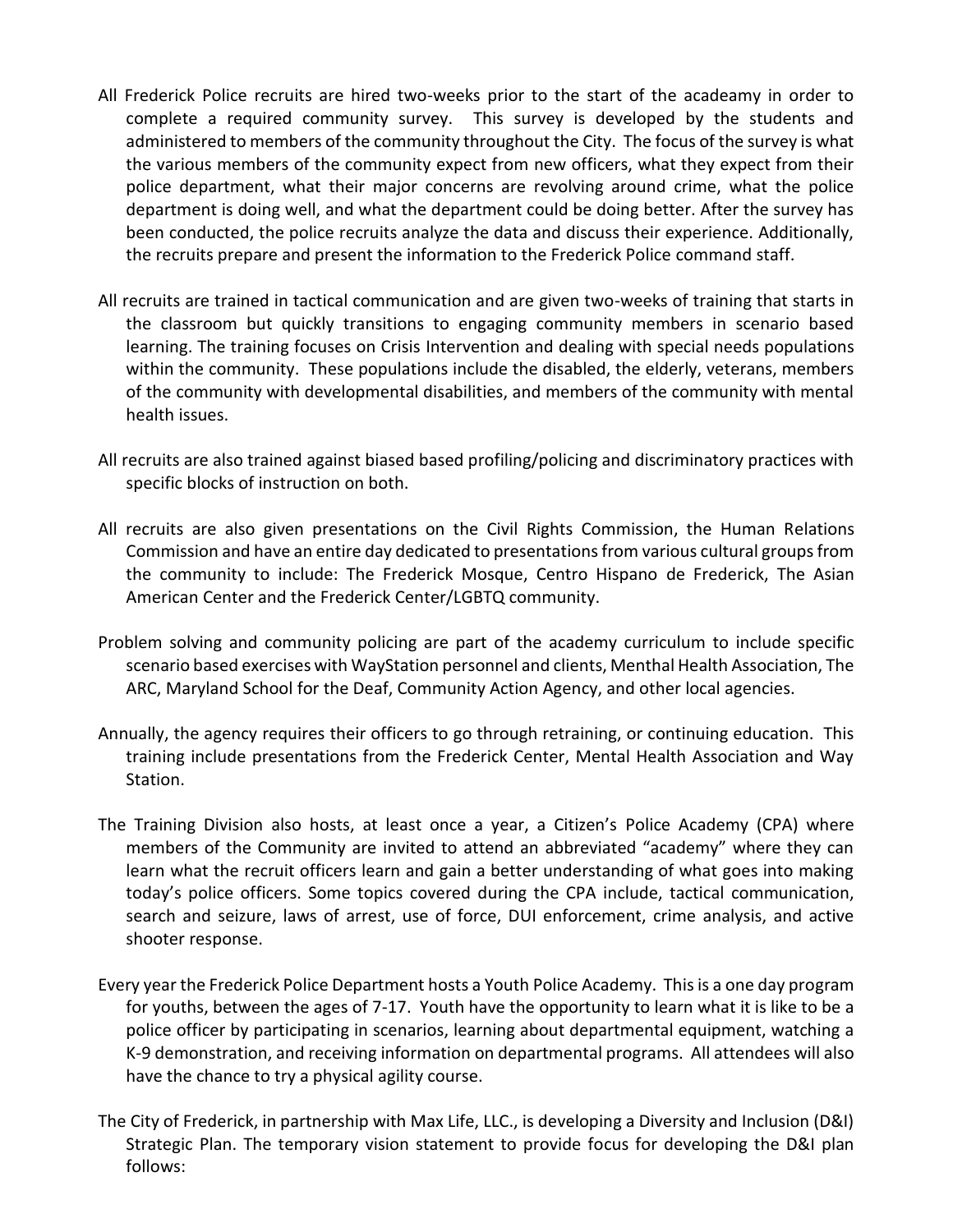- "To be an employer with a premier workforce representative of gender, racial, and cultural population of Frederick City's residents incumbent of an environment where all individuals are treated with fairness and respect, have equal access to opportunities and resources, and can contribute fully to The City of Frederick's success."
- The Frederick Police has actively participating in foundational training that has included change management, diversity, and inclusion. In the future, Frederick Police employees will participate in training regarding sustaining change to create positive, permanent, and inclusive performance.

# *4) Describe how crime problems or community issues are identified and addressed, and the method of communicating any trends with communities the agency services.*

## Response:

- There are numerous ways that the Frederick Police Department identifies and addresses crime problems or community issues. Below are just a few:
- The Frederick Police Department has a non-emergency and tip telephone number to report crimes and issues.
- The Frederick Police Department also has a mobile App, powered by Apex Mobile. The community can submit concerns directly through the app. These tips can be submitted anonymously if the user chooses. The Department also has the ability to push out alerts and information to the community through the app.
- Social Media is another effective tool that we utilize. The Frederick Police Department has a large social media presence utilizing Facebook, Twitter, Instagram, and YouTube. The department also utilizes community alert systems such as Nextdoor, and Neighbors by Ring. All of these sites allow for feedback and messaging to the department.
- The City of Frederick has Neighborhood Advisory Councils (NAC). The NAC initiative of the City of Frederick was started in 2002 for the purpose of providing a forum for regular communications among City residents, staff, and elected officials. The Mayor and Board of Aldermen believe that by facilitating such communications and empowering residents to become more involved in identifying and recommending avenues for change, the quality of live will be improved for all residents of the City. The City of Frederick is broken up into twelve (12) Neighborhood Advisory Councils that meet monthly or bi-monthly. The Frederick Police Department has assigned a patrol supervisor to each NAC and serves as the liaison between the council and the police department. The police department attends all NAC meetings to provide crime information, discuss neighborhood concerns and work with the community to problem-solve issues.
- Community Crime Notifications. Once a series or pattern is identified, the department releases a community crime notification through social media, email distribution lists, and at times going door to door. These notifications are also used to attempt to identify suspects in cases such as thefts and destruction of property. These notifications have been very successful.
- Weekly crime strategy meetings are held with Frederick Police commanders, supervisors, crime analysts, WMIC, and the agency's public information officer.

## *5) Identify how your agency partners with all segments of the community to prevent crime and address identified community problems. Segments of the community should include residential*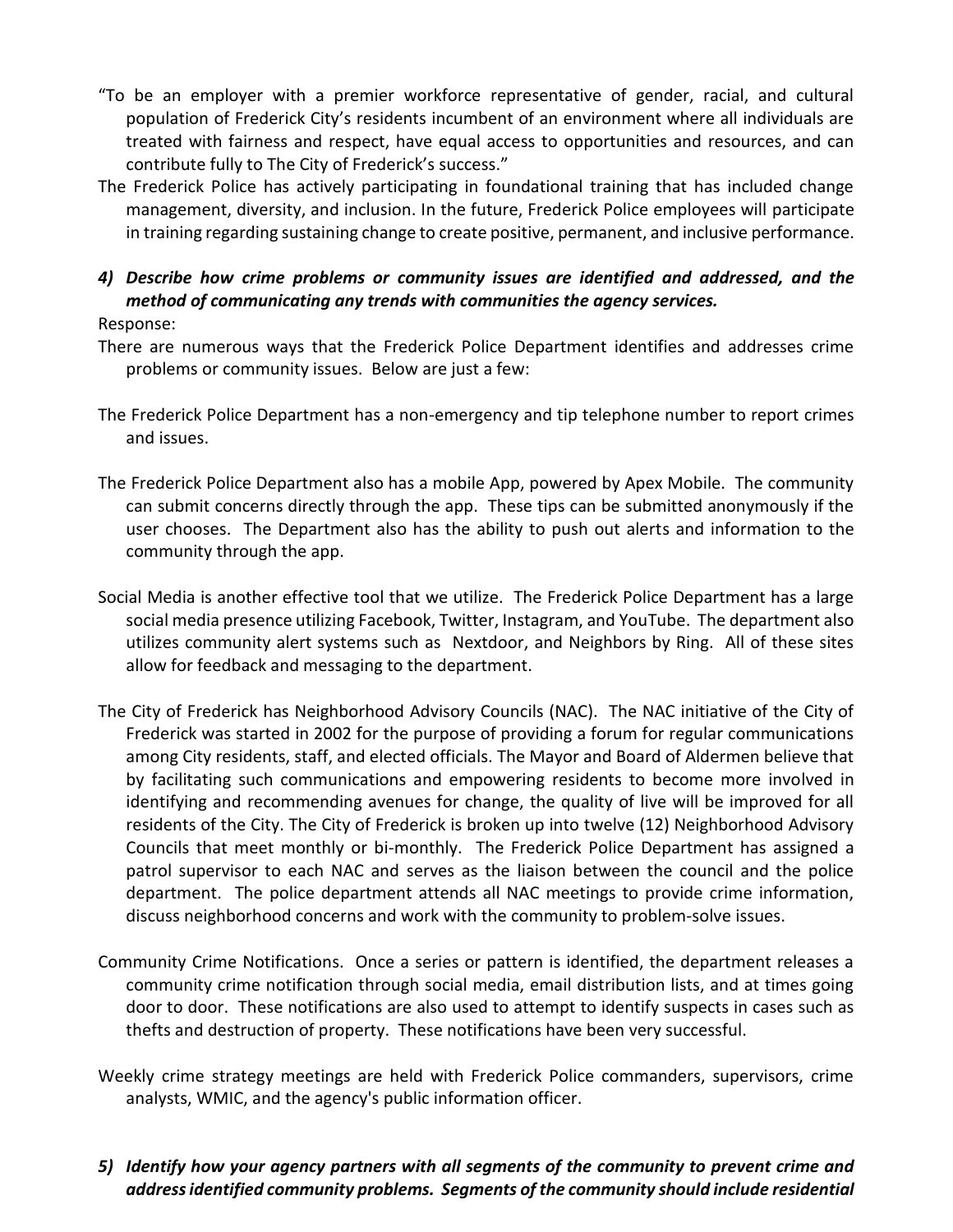## *and business communities, schools, youth, minority groups, hospitals, senior population, faith based organizations, etc.*

Response:

The Frederick Police Department believes that crime prevention is not the sole responsibility of the department, but must be done in concert with the entire community. We work tirelessly to establish and foster relationships and be inclusive of all members of the community.

#### RESIDENTIAL

- The City of Frederick has approximately 72,481 residents that reside in 23.66 square miles. The City is broken up into twelve (12) Neighborhood Advisory Councils (NAC) that serve as the conduit between the City of Frederick and the stakeholders that we serve. The NAC's serve as one outlet for dissemination of information. Departmental members are also very active with Home Owner's Associations (HOA's) and community organizations as they assist with distributing departmental information.
- The Department also offers Crime Prevention Through Environment Design surveys for residential homes. These surveys provide residents with tips and suggestions on how to improve security around their homes.

#### **BUSINESS**

- Civilian Response to Active Shooter Events (C.R.A.S.E.) Training is offered to the community in conjunction with our community partners on a quarterly basis. The Frederick Police Department along with Frederick County Department of Fire and Rescue, Frederick County Sheriff's Office, Maryland State Police, and the Frederick County Health Department provide this training to both individuals and businesses.
- The Department also offers Crime Prevention Through Environment Design surveys for commercial entities. These surveys provide tips and suggestions on how to improve security around their businesses.
- There are various groups and organizations that the department is an active member. Downtown Frederick Partnership is one of those groups. Department members attend and interact with the membership to ensure that clear lines of communication remain open.
- Department members actively participate in a City-wide Downtown Safety and Services Initiative. This initiative is comprised of faith based, human services, public, government, and non-profit organizations working collaboratively to ensure Frederick maintans a safe yet compassionate environment for all.
- Another group that has a departmental representative is the Golden Mile Alliance. Started in 2011, the Golden Mile Alliance is a partner with the City in the revitalization of the Golden Mile. The group promotes the Golden Mile as a vital, evolving, and safe economic and residential area.

#### **SCHOOLS**

The Frederick Police Department has School Resource Officers assigned to Elementary, Middle and Charter schools that are located in the City of Frederick. Officers work selflessly to establish relationships with the students, parents, and school administrators to have a team approach to provide student safety and development. Officers participate in teaching assignments related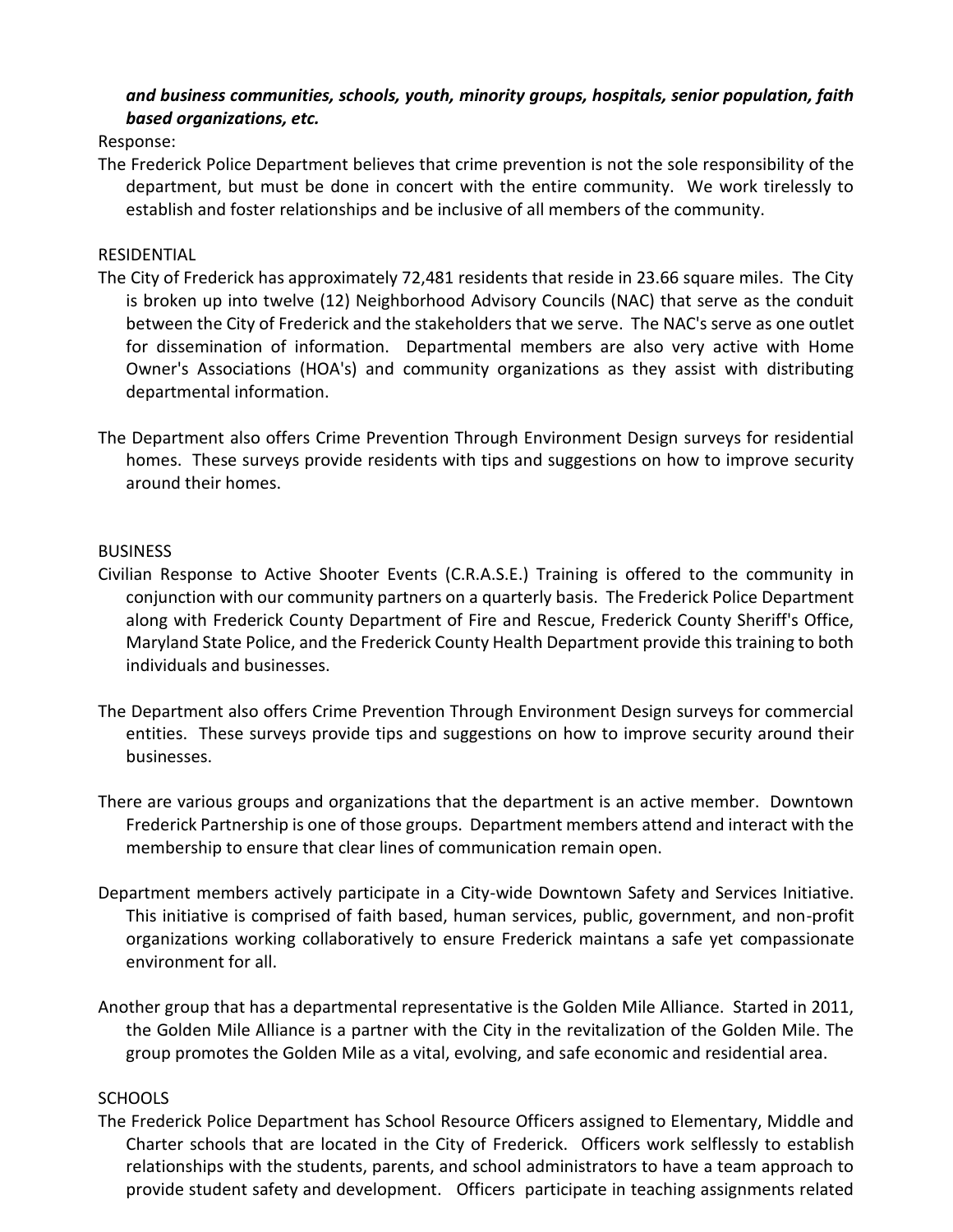to law enforcement, criminal law and drug use. Officers participate in after school clubs and activities to bond with students. In addition, sworn members actively participates in youth mentoring programs sponsored by the Frederick County Public School System.

#### YOUTH -

- Youth under the age of 18 encompasses approximately 23.7% of the population in the City of Frederick. it is critical that the department has established relationships with youth in the community. There are various ways that we accomplish this.
- One example of this is the Youth Resource Guide and Youth Resource Fair. Originally started by the department after hearing from parents that youth-serving organizations and services were hard to find for those ages 5 and up. The guide provides a list of programs and services available in Frederick County, Maryland. The initial Youth Resource Guide was produced in 2015 and is updated annually to provide more organizations. Additionally, each spring the Department partners with local service agencies to host a Youth Resource Fair. Parents can obtain information on a variety of services from After-School activities, Mental Health Providers, Summer Program, Job Assistance, Emergency Assistance, and Sports Programs are to name a few. The guide can be downloaded on the Frederick Police Department's website and is updated annually.
- A program offered for youth is the Police Activities League, started in 1999, as a way for youth to have positive interactions with the Law Enforcement and Community Members. We want our youth will realize their full individual potential and will become contributing members of their community. The department has also received a grant to hire one part-time program coordinator.
- The department has a partnership with the Child Advocacy Center, Friends of the Child Advocacy Center and attends the Local Management Board meetings. These working relationships ehance our ability to work with juvenile victims of crime through a multi-disciplinary team approach.
- The Youth Police Academy started in 2003, this 3 ½ hour program has served approximately 2,700 youth. This program is a free opportunity open to Frederick citizens. Throughout the academy, the youth spend time learning about all the divisions, roles, and specialty teams in the department. This program is hands-on, allowing them to process a crime scene, attempt the agility course, and learn about different tools of the trade.
- Explorer Post #153, named after our fallen Officer Richard Mark Bremer, is sponsored by the Frederick Police Department. This career-oriented program is for young adults between the ages of 14-20 years of age. Law Enforcement Exploring is centered on five skills: career opportunities, leadership experience, life skills, service learning, and character education. Officers work as Lead Advisors for the Explorer Program. Explorers meet with their team twice a month for trainings. Explorers are paired with Officers for large events such as Marathon, 4th Of July and National Night Out. Explorers teach show off the skills they have learned by teaching one day of the Youth Police Academy dedicated to recruiting additional Explorer students.
- The department has a liaison officer with the Special Olympics. Officers from the Frederick Police department present medals at Special Olympic award ceremonies and Summer/Winter Olympic games. The Frederick Police Department hosts many events to raise money for Special Olympic athletes. Some events are the 5K on the Runway, Cops on a Rooftop and the Torch Run. Officers participate in these event alongside Special Olympic Athletes. All money raised goes to the Maryland athletes in our community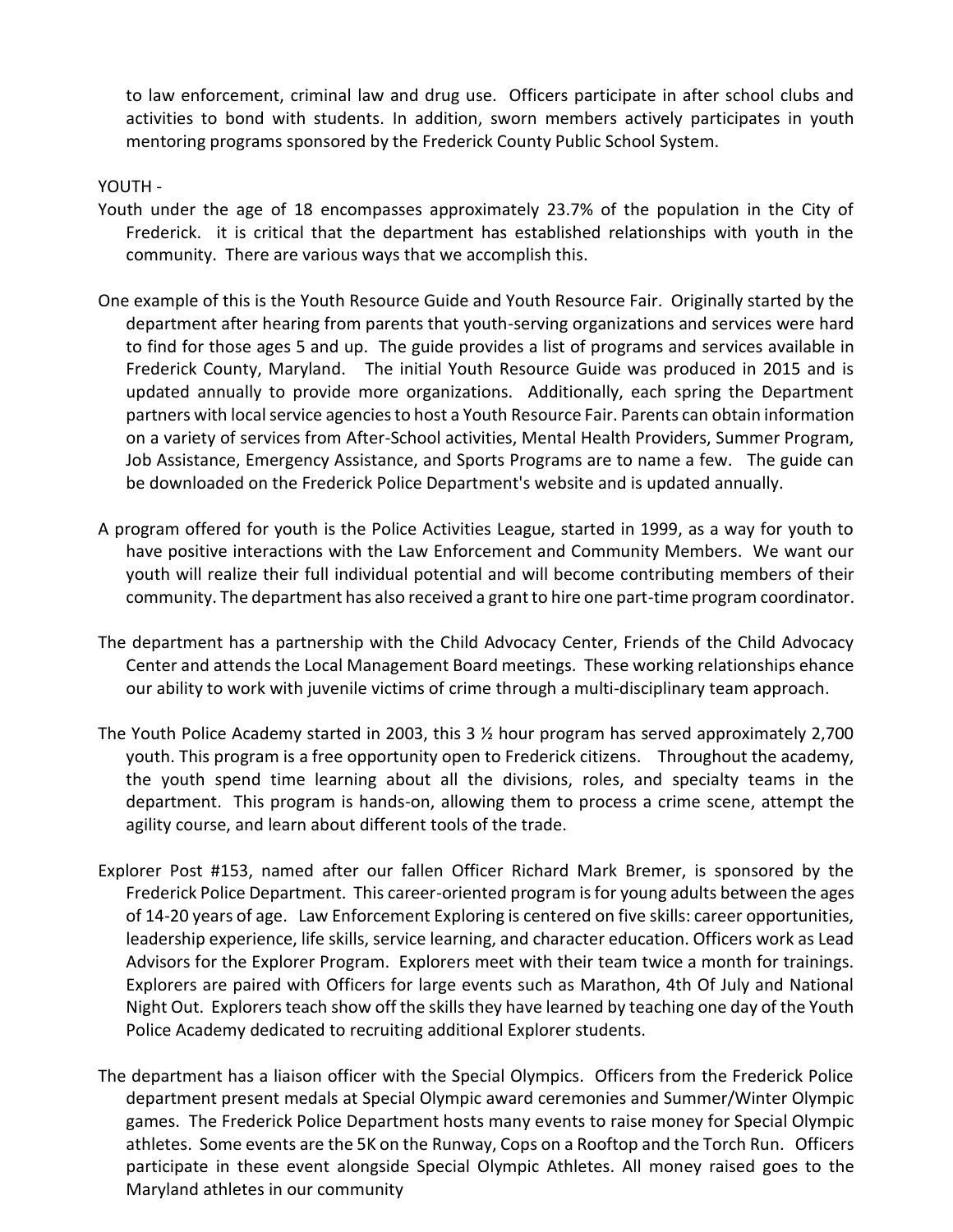- Youthful Offender Program the Outreach team participates in the Youthful Offender Program hosted by the State's Attorney's Office. The program offers guidance and guidance to youth who have been charged with a minor crime. The program allows the youth to complete several weeks of mentoring with various community leaders in order to give the youth a better perspective on their decisions.
- The Department also has relationships with youth-serving agencies such as the Boys & Girls Club, Child Advocacy Center, Child Protective Services, Frederick County Health Department, Heartly House, Office for Children & Families, Parks & Recreation, Safe Kids Frederick County, Student Homelessness Initiative Partnership (SHIP), and the United Way are to name a few.

Other youth-serving programs include: Shop with a Cop, Fish with a Cop, Bullying Prevention, etc.

### MINORITY GROUPS

- Fostering partnerships with minority groups and organizations is important to allow the department to reach all segments of our community. We actively participate and meet with groups through the community. Our community has a large Hispanic population with approximately 14.3% of the population. There are two prominent organizations in the City of Frederick that assist and advocate for the Hispanic Population: Centro Hispano de Frederick and Spanish Speaking Community of Maryland. Another community organization that the department has close ties with is the Asian American Center. Partnerships with these organizations have allowed us to bridge the gap and build trust.
- We attend the Human Relations Commission monthly meetings and submit a report annually outlying our recruiting and hiring practices.
- The Frederick Police has a liaison officer assigned to The Frederick Center. The Frederick Center exists to support and advocate for lesbian, gay, bisexual, transgender and queer (LGBTQ+) people and our families so we thrive, accepted and affirmed, in the broader Frederick community.

#### AUXILIARY TEAM

The Frederick Police department has a 10 person volunteer team of Auxiliary Officers. These Auxiliary Officers help with community events and demonstrations. They also assist with large events such as Kris Kringle Parade, Marathon and Fire In Ice. The Auxiliary members are uniformed volunteers who drive marked cruisers. They are additional eyes and ears to keep the community members safe while the Auxiliary are on their roaming patrols of the city. The entire Auxiliary team strives to be ambassadors for not only the Department, but for the entire City of Frederick. During 2019, these volunteer officers donated a total of 1,729.55 hours and supported 40 events around the city.

#### **HOSPITALS**

The Frederick Police Department has a strong relationship with Frederick Memorial Hospital, the only hospital located in Frederick County, Maryland. We work closely with them and continue to improve processes and public safety.

#### SENIOR POPULATION

Our seniors account for approximately 10.9% of our population. Ensuring that we reach them is vital to our crime reduction efforts. Our agency works closely with the Department of Aging. This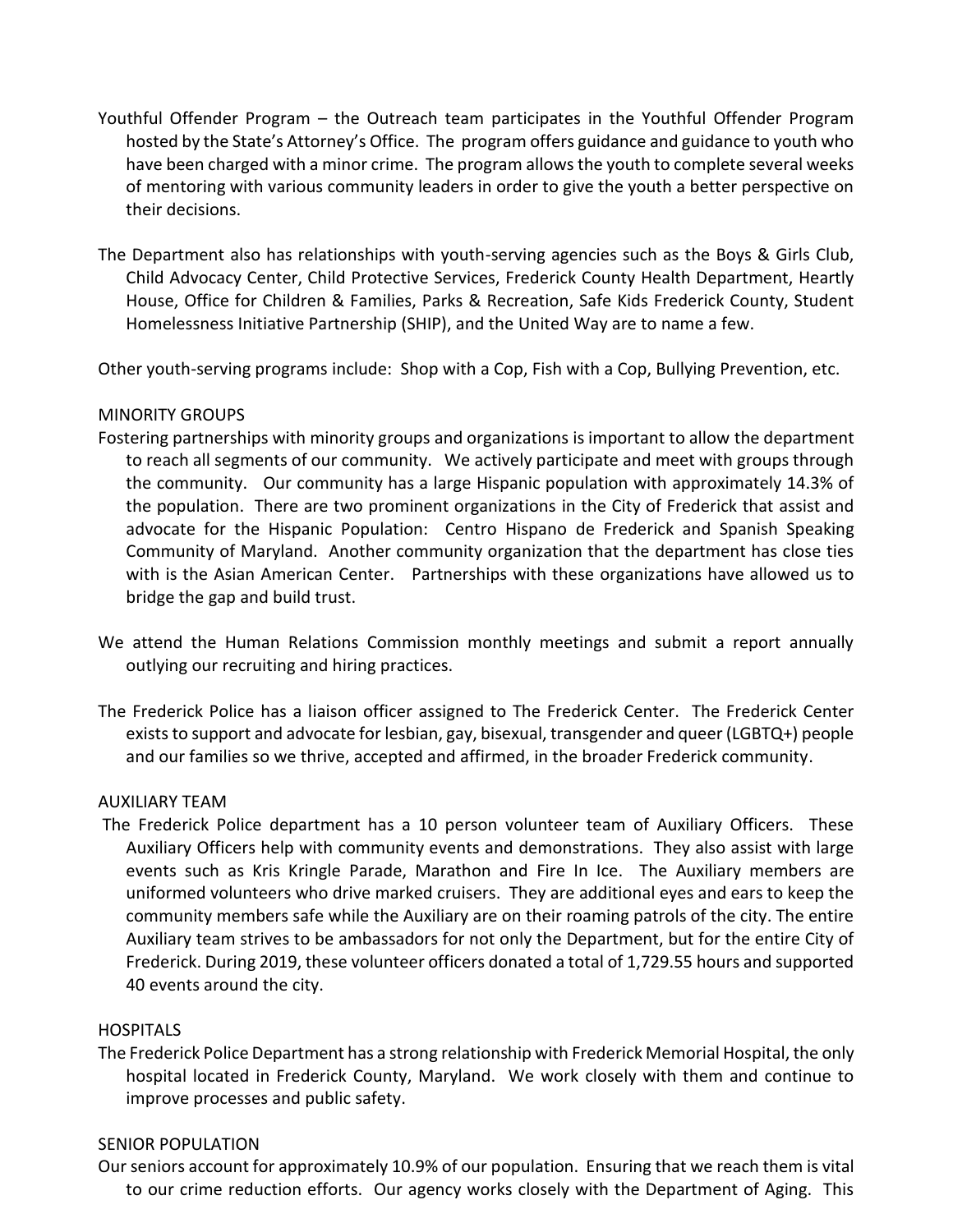resource lets us reach seniors who may be vulnerable to fraud crimes. We also go to assisted living, independent living, and over age 55 communities to do safety talks and presentations.

#### FAITH-BASED

Having relationships with our faith-based community is very important to the Frederick Police Department. One way we do this is to have a departmental chaplain program utilizing local clergy members. The Outreach team is responsible for the Worship App which allows churches to create emergency plans for their staff and congregation with law enforcement guidance on a web based platform.

#### PERSONS WITH DISABILITIES

- The Frederick Police Department is very active with Special Olympics Maryland. Throughout the year members participate in the Polar Bear Plunge, Cops on Rooftops, Torch Run, and this year FPD was the host of the 5k on the Runway.
- We also work with other organizations that serve persons with disabilities such as the ARC of Frederick County. Last year we partnered with ARC of Frederick County to host a "Coffee with a Cop" where members interacted with officers. Maryland School for the Deaf (MSD) is located in the City of Frederick and officers can be found there interacting with students. Additionally, the Frederick Police will begin providing a dedicated School Resource Officer at the MSD starting during the 2020-2021 school year.

Other programs and services offered to the Frederick community include:

- Crime Summit
- Citizens Police Academy
- Drug Take Back
- Drug Drop Box
- Narcan carried by Officers
- Ride a Long program
- Bike, Foot & Segway Patrols
- Frederick's Most Wanted
- Victim Services Unit
- K9 Demonstrations
- Headquarters tours
- Coffee with a Cop
- Shop with a Cop
- Pack a Police Car

## *6) How does your agency measure the effectiveness of its community policing program?* Response:

- The Frederick Police Department measures the effectiveness of its community police program in many ways. The effectiveness of our community policing program is best summed up this year with the CALEA Assessment Report dated January 3, 2020.
- In November 2019, the Frederick Police had its onsite CALEA Accreditation assessment. With regard to Community Partnership the assessors reported, "With an understanding of the importance of maintaining and increasing community partnership and engagement, the agency has created a comprehensive strategy to determine the effectiveness of agency programs and the effect those